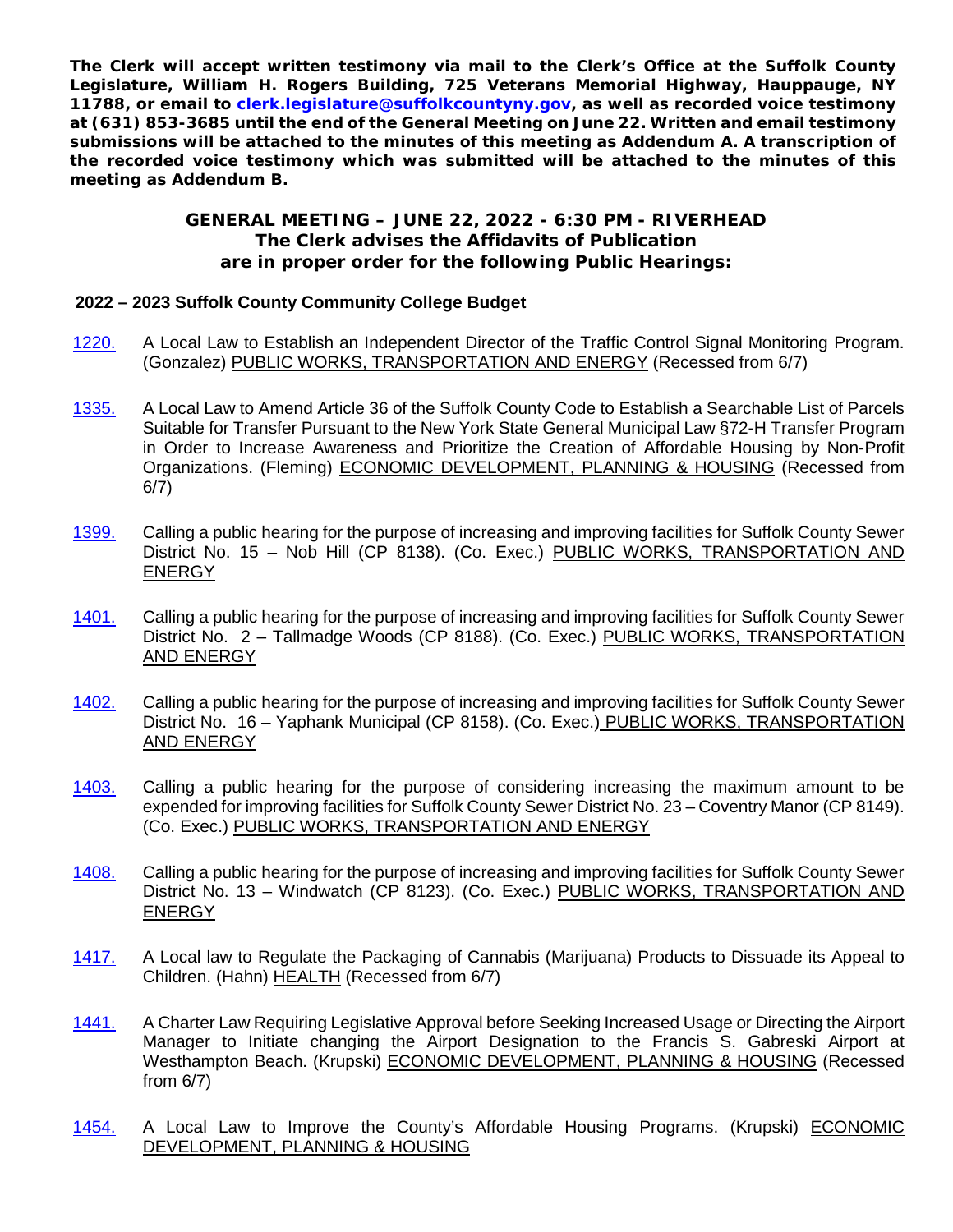- [1487.](https://www.scnylegislature.us/DocumentCenter/View/85032/Introductory-Resolution-1487-22-PDF) A Local Law to Authorize the Conveyance of Property Previously Taken for Delinquent Taxes (21 West 6<sup>th</sup> Street, Patchogue, SCTM No. 0204-004.00-04.00-026.003). (Thorne) WAYS & MEANS
- [1488](https://www.scnylegislature.us/DocumentCenter/View/85106/Introductory-Resolution-1488-22-PDF) A Local Law to Amend Article V of the Suffolk County Administrative Code to Address the Need for Immediate Notification of a Cyber Security Breach. (Anker) WAYS & MEANS
- [1503](https://www.scnylegislature.us/DocumentCenter/View/85067/Introductory-Resolution-1503-22-PDF) A Charter Law to Ensure Inclusive Representation on the Planning Board. (Co. Exec.) ECONOMIC DEVELOPMENT, PLANNING & HOUSING
- [1511.](https://www.scnylegislature.us/DocumentCenter/View/85151/Introductory-Resolution-1511-22-PDF) A Local Law to Authorize the Use of Videoconferencing under Extraordinary Circumstances. (Co. Exec.) WAYS & MEANS
- [1512.](https://www.scnylegislature.us/DocumentCenter/View/85152/Introductory-Resolution-1512-22-PDF) A Local Law to Amend Chapter 721 of the Suffolk County Code Regarding the Sale of Catalytic Converters. (Piccirillo) PUBLIC SAFETY
- [1513.](https://www.scnylegislature.us/DocumentCenter/View/85153/Introductory-Resolution-1513-22-PDF) A Charter Law to amend Section C2-3 of the Suffolk County Charter to Require Additional Public Hearings. (Richberg) WAYS & MEANS
- [1514.](https://www.scnylegislature.us/DocumentCenter/View/85172/Introductory-Resolution-1514-22-PDF) A Local Law to Strengthen the County's All-Terrain Vehicle Law. (Mazzarella) PUBLIC SAFETY
- [PM08.](https://www.scnylegislature.us/DocumentCenter/View/84578/Procedural-Motion-08-2022-PDF) To set a Public Hearing for the inclusion of new parcel(s) into an existing certified Agricultural District(s) – 1070 Boisseau Avenue LLC (SCTM No. 1000-063.00-03.00-001.003). (Pres. Off.) [1374.](https://www.scnylegislature.us/DocumentCenter/View/84399/Introductory-Resolution-1374-22-PDF) (Recessed from 6/7)
- [PM09.](https://www.scnylegislature.us/DocumentCenter/View/84579/Procedural-Motion-09-2022-PDF) To set a Public Hearing for the inclusion of new parcel(s) into an existing certified Agricultural District(s) – Country Farms LLC (SCTM No. 0200-609.00-02.00-002.003). (Pres. Off.) [1375.](https://www.scnylegislature.us/DocumentCenter/View/84400/Introductory-Resolution-1375-22-PDF) (Recessed from 6/7)
- [PM10.](https://www.scnylegislature.us/DocumentCenter/View/84580/Procedural-Motion-10-2022-PDF) To set a Public Hearing for the inclusion of new parcel(s) into an existing certified Agricultural District(s) – Cuomo Brothers Farms (SCTM Nos. 0200-889.00-02.00-026.000, 0200-916.00-02.00-004.001, 0200-916.00-02.00-004.003 and 0200-916.00-02.00-004.004). (Pres. Off.) [1376.](https://www.scnylegislature.us/DocumentCenter/View/84401/Introductory-Resolution-1376-22-PDF) (Recessed from 6/7)
- [PM11.](https://www.scnylegislature.us/DocumentCenter/View/84567/Procedural-Motion-11-2022-PDF) To set a Public Hearing for the inclusion of new parcel(s) into an existing certified Agricultural District(s) – Emerald Flora LLC (SCTM No. 0200-675.00-01.00-018.000). (Pres. Off.[\) 1378.](https://www.scnylegislature.us/DocumentCenter/View/84402/Introductory-Resolution-1378-22-PDF) (Recessed from 6/7)
- [PM12.](https://www.scnylegislature.us/DocumentCenter/View/84568/Procedural-Motion-12-2022-PDF) To set a Public Hearing for the inclusion of new parcel(s) into an existing certified Agricultural District(s) – Emma's Garden Growers, Inc. (SCTM Nos. 0400-269.00-01.00-023.001 and 0400-269.00-01.00- 023.002). (Pres. Off.) [1379.](https://www.scnylegislature.us/DocumentCenter/View/84403/Introductory-Resolution-1379-22-PDF) (Recessed from 6/7)
- [PM13.](https://www.scnylegislature.us/DocumentCenter/View/84569/Procedural-Motion-13-2022-PDF) To set a Public Hearing regarding the inclusion of new parcel(s) into an existing certified Agricultural District – GC Properties & Development, Inc. (SCTM No. 0500-144.00-01.00-010.000). (Pres. Off.) [1380.](https://www.scnylegislature.us/DocumentCenter/View/84404/Introductory-Resolution-1380-22-PDF) (Recessed from 6/7)
- [PM14.](https://www.scnylegislature.us/DocumentCenter/View/84570/Procedural-Motion-14-2022-PDF) To set a Public Hearing for the inclusion of new parcel(s) into an existing certified Agricultural District(s) – Homecoming Farm (SCTM Nos. 0100-203.00-01.00-004.000, 0100-203.00-01.00-005.000 and 0100-203.00-01.00-006.000). (Pres. Off.) [1381.](https://www.scnylegislature.us/DocumentCenter/View/84405/Introductory-Resolution-1381-22-PDF) (Recessed from 6/7)
- [PM15.](https://www.scnylegislature.us/DocumentCenter/View/84571/Procedural-Motion-15-2022-PDF) To set a Public Hearing for the inclusion of new parcel(s) into an existing certified Agricultural District(s) – Malik Farms LLC (SCTM No. 0200-287.00-03.00-004.000). (Pres. Off.) [1382.](https://www.scnylegislature.us/DocumentCenter/View/84406/Introductory-Resolution-1382-22-PDF) (Recessed from 6/7)